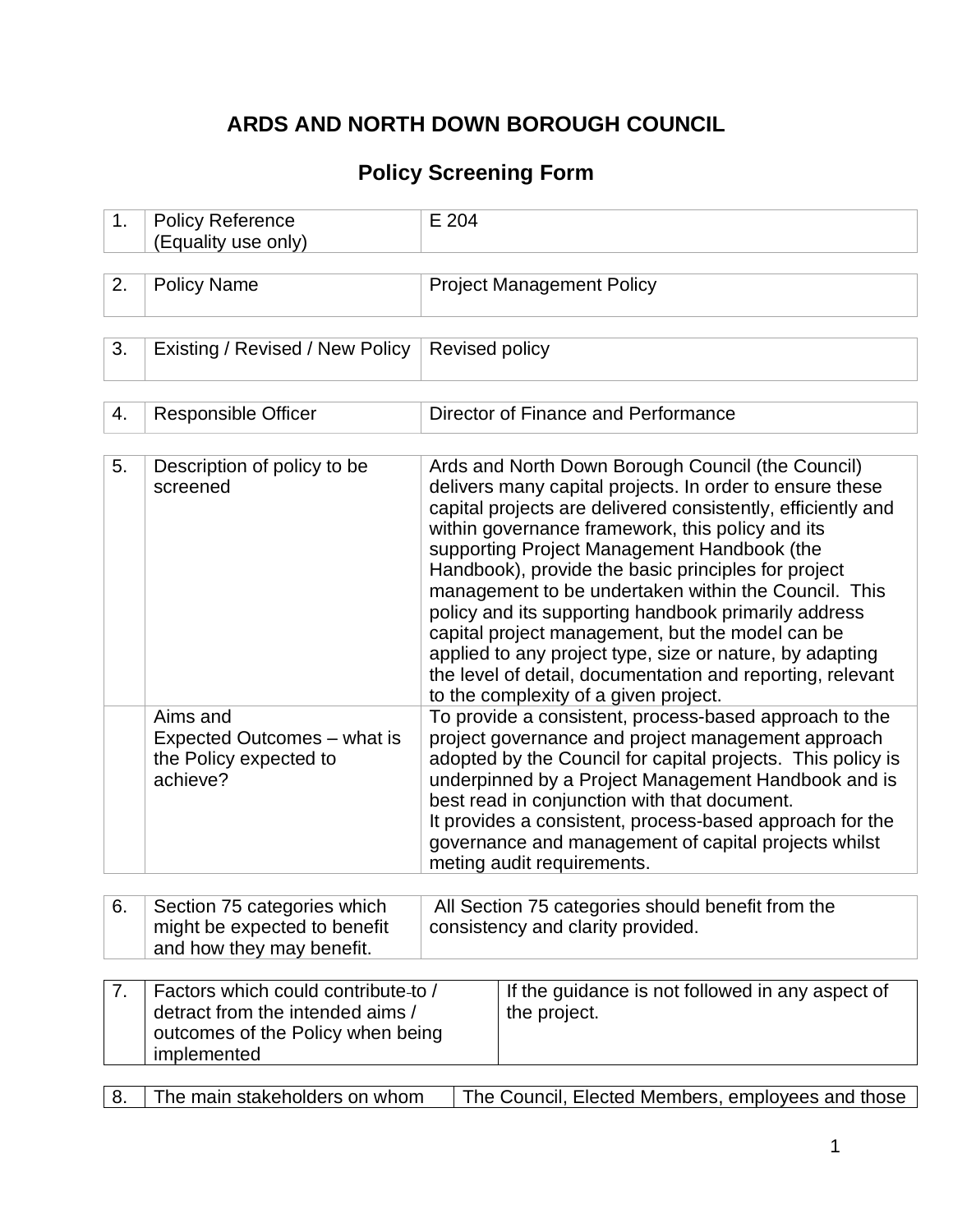| the policy will impact. For example,<br><b>Employees, Potential Service</b><br><b>Users and Community Groups</b><br>Consider the internal and external<br>impacts (either actual or potential)<br>and comment, or list, information<br>where appropriate | who will be required to provide services to the council<br>to deliver on each individual project. Service users<br>including residents, visitors, businesses and<br>community groups who have the potential to benefit<br>from each capital project. |
|----------------------------------------------------------------------------------------------------------------------------------------------------------------------------------------------------------------------------------------------------------|------------------------------------------------------------------------------------------------------------------------------------------------------------------------------------------------------------------------------------------------------|
|----------------------------------------------------------------------------------------------------------------------------------------------------------------------------------------------------------------------------------------------------------|------------------------------------------------------------------------------------------------------------------------------------------------------------------------------------------------------------------------------------------------------|

| 9. | Please provide details of other policies which have a bearing on this one.                                                                                                                                                                                                                       |                                        |  |  |  |  |  |
|----|--------------------------------------------------------------------------------------------------------------------------------------------------------------------------------------------------------------------------------------------------------------------------------------------------|----------------------------------------|--|--|--|--|--|
|    | E 14 Sustainability and Environmental Policy<br>E 26 Anti-Fraud Bribery and Corruption Policy<br>E 27 Lands and Property Policy<br>E 28 Corporate Complaints policy and procedure<br>E 48 Performance Management Policy<br>E 196 Ards and North Down Borough Council<br>Corporate Plan 2020-2024 | Ards and North Down Borough<br>Council |  |  |  |  |  |

| 10. |                            | Available evidence (quantitative and qualitative) considered as important to encourage                                                                              |                                                                         |          |             |           |             |  |  |  |
|-----|----------------------------|---------------------------------------------------------------------------------------------------------------------------------------------------------------------|-------------------------------------------------------------------------|----------|-------------|-----------|-------------|--|--|--|
|     | completion in relation to: |                                                                                                                                                                     |                                                                         |          |             |           |             |  |  |  |
|     | Religious                  | Summary:                                                                                                                                                            |                                                                         |          |             |           |             |  |  |  |
|     | <b>Belief</b>              | The Northern Ireland Census 2011 (NISRA) statistics for the Borough area                                                                                            |                                                                         |          |             |           |             |  |  |  |
|     |                            | showed that 75% are or have been brought up in Protestant and Other Christian                                                                                       |                                                                         |          |             |           |             |  |  |  |
|     |                            | (including Christian related) religions. While this varied across the borough from                                                                                  |                                                                         |          |             |           |             |  |  |  |
|     |                            |                                                                                                                                                                     | 17% in Portaferry ward to 87% in Carrowdore ward this does not have any |          |             |           |             |  |  |  |
|     |                            | relation to this policy. These compared to 48% for Northern Ireland as a whole.                                                                                     |                                                                         |          |             |           |             |  |  |  |
|     |                            | See table below                                                                                                                                                     |                                                                         |          |             |           |             |  |  |  |
|     |                            | Data:                                                                                                                                                               |                                                                         |          |             |           |             |  |  |  |
|     |                            | <b>Religion or Religion Brought up in (Numbers with % in brackets)</b>                                                                                              |                                                                         |          |             |           |             |  |  |  |
|     |                            |                                                                                                                                                                     | All usual                                                               | Catholic | Protestant  | Other     | <b>None</b> |  |  |  |
|     |                            |                                                                                                                                                                     | residents                                                               |          | and Other   | Religions |             |  |  |  |
|     |                            |                                                                                                                                                                     |                                                                         |          | Christian   |           |             |  |  |  |
|     |                            |                                                                                                                                                                     |                                                                         |          | (including) |           |             |  |  |  |
|     |                            |                                                                                                                                                                     |                                                                         |          | Christian   |           |             |  |  |  |
|     |                            |                                                                                                                                                                     |                                                                         |          | related)    |           |             |  |  |  |
|     |                            | Northern                                                                                                                                                            |                                                                         |          |             |           |             |  |  |  |
|     |                            | Ireland                                                                                                                                                             | 1,810,863                                                               | 817,385  | 875,717     | 16,592    | 101,169     |  |  |  |
|     |                            |                                                                                                                                                                     | (100%)                                                                  | (45%)    | (48%)       | (1%)      | (6%)        |  |  |  |
|     |                            | Ards<br>and<br><b>North</b>                                                                                                                                         |                                                                         |          |             |           |             |  |  |  |
|     |                            | Down                                                                                                                                                                |                                                                         |          |             |           |             |  |  |  |
|     |                            |                                                                                                                                                                     |                                                                         |          |             |           |             |  |  |  |
|     |                            | <b>Borough</b><br>Council                                                                                                                                           | 156,672<br>$(100\%)$                                                    | 20,550   | 117,589     | 1,729     | 16,804      |  |  |  |
|     |                            | Source: Religion or religion brought up in. Census 2011, NISRA                                                                                                      |                                                                         | (13%)    | (75%)       | (1%)      | (11%)       |  |  |  |
|     | Political                  | <b>Summary:</b>                                                                                                                                                     |                                                                         |          |             |           |             |  |  |  |
|     |                            |                                                                                                                                                                     |                                                                         |          |             |           |             |  |  |  |
|     | Opinion                    | Electoral Office data from recent Local Government elections detail the political<br>representation on Ards and North Down Council, The Stormont Executive for this |                                                                         |          |             |           |             |  |  |  |
|     |                            | electoral area and Westminster election. This data is an approximate measure of                                                                                     |                                                                         |          |             |           |             |  |  |  |
|     |                            |                                                                                                                                                                     |                                                                         |          |             |           |             |  |  |  |
|     |                            | political opinion of the voting electorate within the Borough. Turnout to vote in                                                                                   |                                                                         |          |             |           |             |  |  |  |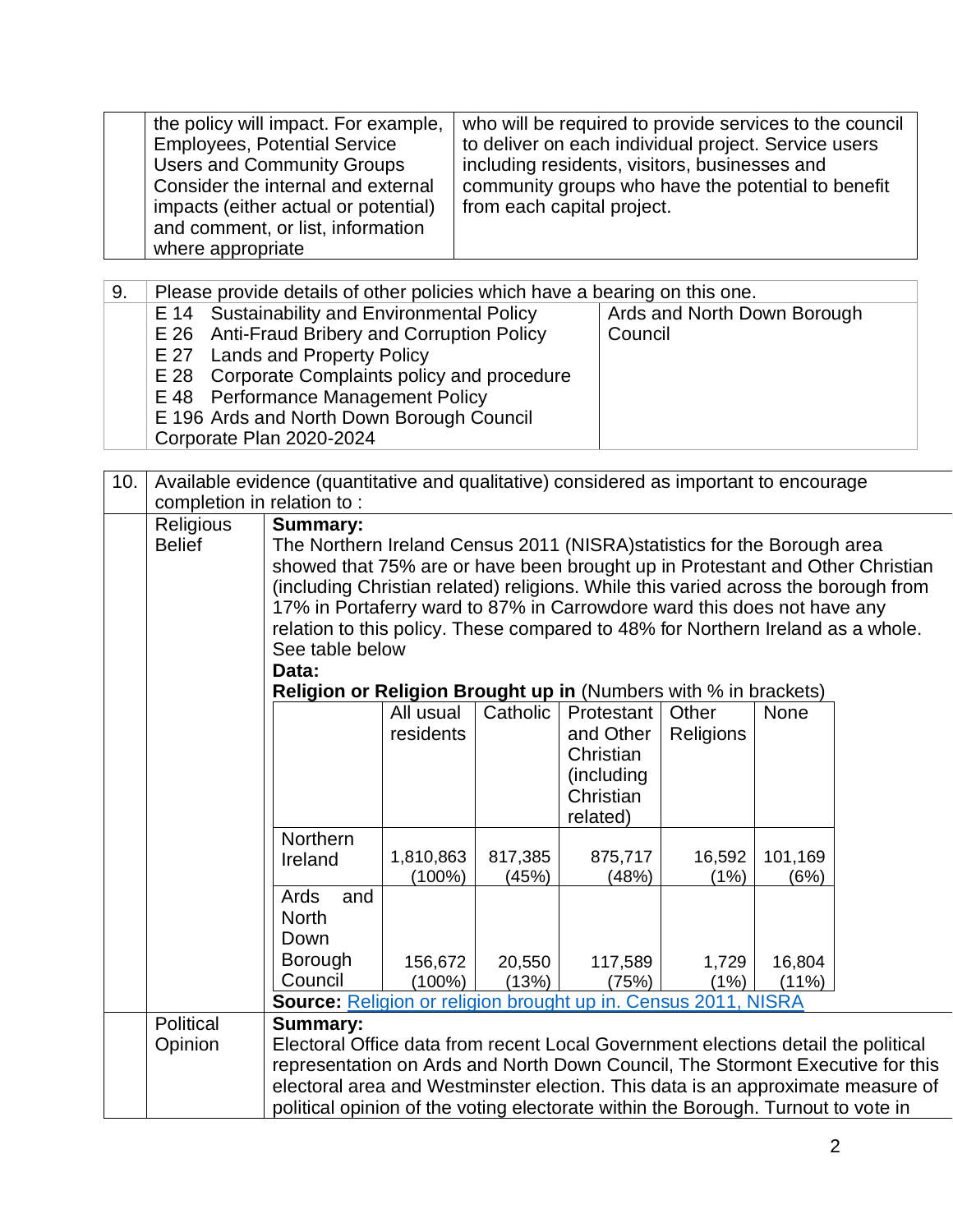|  | North Down and Strangford constituencies tend to be lower than the rest of NI<br>suggesting less strong political opinions. Of those who do turn out, the results |               |                    |                |           |                |                          |                |             |        |             |               |       |             |
|--|-------------------------------------------------------------------------------------------------------------------------------------------------------------------|---------------|--------------------|----------------|-----------|----------------|--------------------------|----------------|-------------|--------|-------------|---------------|-------|-------------|
|  | show preferences for voting Unionist parties.                                                                                                                     |               |                    |                |           |                |                          |                |             |        |             |               |       |             |
|  | See table below                                                                                                                                                   |               |                    |                |           |                |                          |                |             |        |             |               |       |             |
|  | Data:                                                                                                                                                             |               |                    |                |           |                |                          |                |             |        |             |               |       |             |
|  | <b>Council Election results</b>                                                                                                                                   |               |                    |                |           |                |                          |                |             |        |             |               |       |             |
|  | The most recent local council election (2 <sup>nd</sup> May 2019) showed:                                                                                         |               |                    |                |           |                |                          |                |             |        |             |               |       |             |
|  |                                                                                                                                                                   |               |                    |                |           |                | <b>Elected Candidate</b> |                |             |        |             |               |       |             |
|  |                                                                                                                                                                   | Eligible      | Votes              |                |           |                |                          |                |             |        |             |               |       |             |
|  |                                                                                                                                                                   | Elector       | Polled             |                |           |                |                          |                | Independent |        |             |               |       |             |
|  |                                                                                                                                                                   | ate           | (%                 |                | Sinn Féin |                |                          |                |             |        |             |               |       |             |
|  |                                                                                                                                                                   |               | Turnou             |                |           |                |                          |                |             |        |             |               |       |             |
|  |                                                                                                                                                                   |               | t)                 | <b>AUQ</b>     |           | <b>AUD</b>     | <b>SDLP</b>              | Alliance       |             | $\geq$ | Green       | $\frac{p}{q}$ | Aontu | <b>CCLA</b> |
|  |                                                                                                                                                                   |               |                    |                |           |                |                          |                |             |        |             |               |       |             |
|  | Northern                                                                                                                                                          |               |                    |                |           | $\overline{7}$ |                          |                |             |        |             | 3             | 1     | 1           |
|  | Ireland                                                                                                                                                           | 1,305,55<br>3 | 687,733<br>(52.7%) | 122            | 105       | 5              | 59                       | 53             | 24          | 6      | 8           |               |       |             |
|  | Ards and                                                                                                                                                          |               |                    |                |           |                |                          |                |             |        |             |               |       |             |
|  | North                                                                                                                                                             |               |                    |                |           |                |                          |                |             |        |             |               |       |             |
|  | Down                                                                                                                                                              |               |                    |                |           |                |                          |                |             |        |             |               |       |             |
|  | Borough                                                                                                                                                           |               |                    |                |           |                |                          |                |             |        |             |               |       |             |
|  | Council                                                                                                                                                           |               | 47,161             |                |           |                |                          |                |             |        |             |               |       |             |
|  | Ards                                                                                                                                                              | 112,077       | $(42.1\%)$         | 14             |           | 8              | $\mathbf{1}$             | 10             | 3           | 1      | 3           |               |       |             |
|  | Peninsul                                                                                                                                                          |               |                    |                |           |                |                          |                |             |        |             |               |       |             |
|  | a (DEA)                                                                                                                                                           |               |                    |                |           |                |                          |                |             |        |             |               |       |             |
|  |                                                                                                                                                                   |               | 7,369              |                |           |                |                          |                |             |        |             |               |       |             |
|  |                                                                                                                                                                   | 16,656        | $(44.2\%)$         | 3              |           | $\mathbf{1}$   | 1                        | $\mathbf{1}$   |             |        |             |               |       |             |
|  |                                                                                                                                                                   |               |                    |                |           |                |                          |                |             |        |             |               |       |             |
|  | Bangor                                                                                                                                                            |               |                    |                |           |                |                          |                |             |        |             |               |       |             |
|  | Central                                                                                                                                                           |               | 6,678              |                |           |                |                          |                |             |        |             |               |       |             |
|  | (DEA)                                                                                                                                                             | 17,194        | $(38.8\%)$         | $\overline{2}$ |           | 1              |                          | 1              | 1           |        | 1           |               |       |             |
|  | Bangor                                                                                                                                                            |               |                    |                |           |                |                          |                |             |        |             |               |       |             |
|  | East and                                                                                                                                                          |               |                    |                |           |                |                          |                |             |        |             |               |       |             |
|  | Donagha                                                                                                                                                           |               |                    |                |           |                |                          |                |             |        |             |               |       |             |
|  | dee                                                                                                                                                               |               | 6,915              |                |           |                |                          |                |             |        |             |               |       |             |
|  | (DEA)                                                                                                                                                             | 16,956        | $(40.8\%)$         | $\overline{2}$ |           | $\overline{2}$ |                          | $\mathbf{1}$   | $\mathbf 1$ |        |             |               |       |             |
|  | Bangor                                                                                                                                                            |               |                    |                |           |                |                          |                |             |        |             |               |       |             |
|  | West                                                                                                                                                              |               | 5,448              |                |           |                |                          |                |             |        |             |               |       |             |
|  | (DEA)                                                                                                                                                             | 13,479        | $(40.4\%)$         | 1              |           | $\mathbf{1}$   |                          | $\overline{2}$ |             |        | $\mathbf 1$ |               |       |             |
|  | Comber                                                                                                                                                            |               | 6,272              |                |           |                |                          |                |             |        |             |               |       |             |
|  | (DEA)                                                                                                                                                             | 13,681        | (45.8%)            | $\overline{2}$ |           | $\mathbf 1$    |                          | $\mathbf{1}$   |             | 1      |             |               |       |             |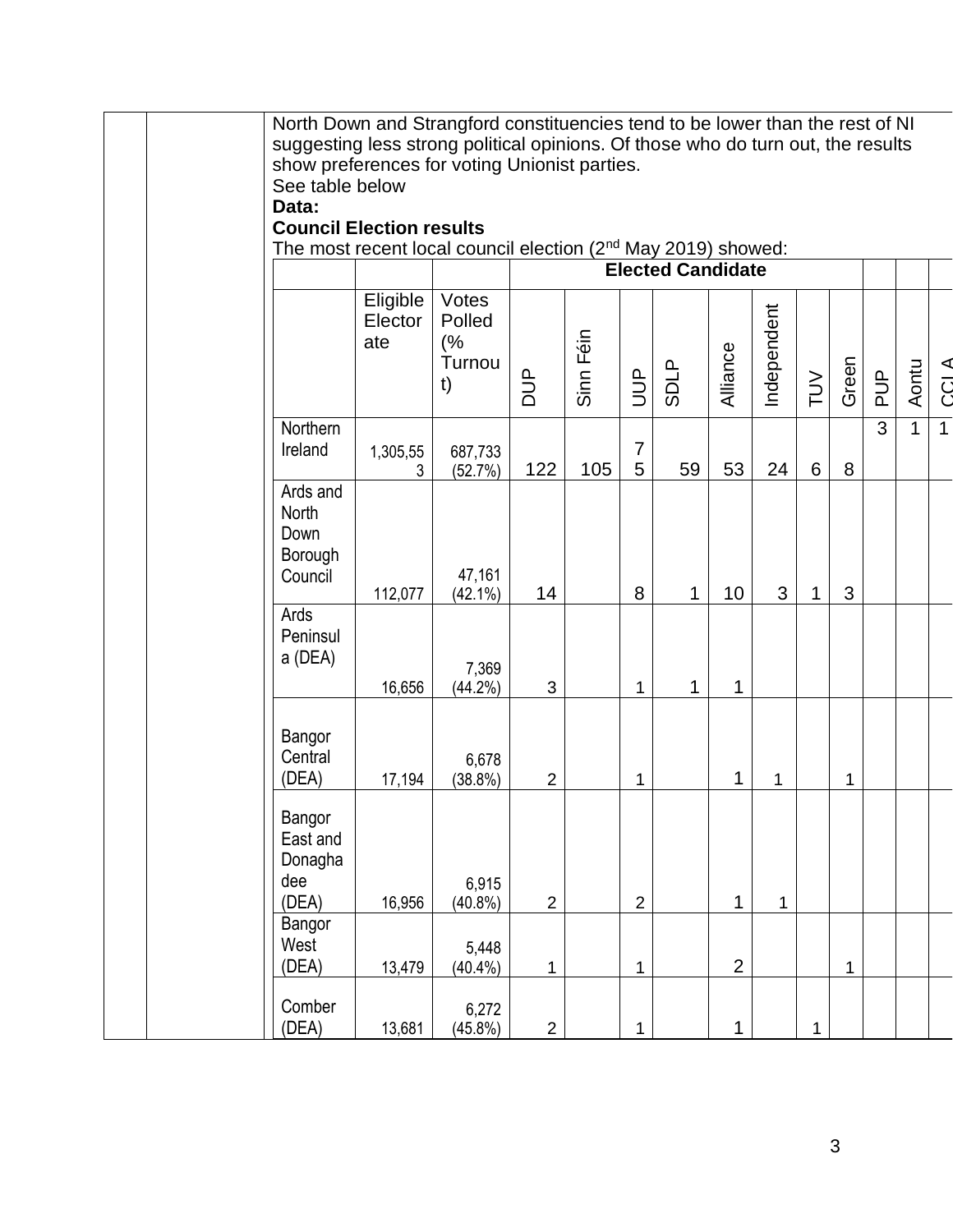|  |                 | Holywoo<br>d and<br>Clandebo<br>ye (DEA)                                                                                                                                                                                                                                                                                                                                                                                                                                                                                                          | 6,229<br>14,158<br>$(44.0\%)$ | 1                      |                  | 1                |                                            | $\overline{2}$                 |                                                      |                                                         | 1                                                          |                                              |  |  |
|--|-----------------|---------------------------------------------------------------------------------------------------------------------------------------------------------------------------------------------------------------------------------------------------------------------------------------------------------------------------------------------------------------------------------------------------------------------------------------------------------------------------------------------------------------------------------------------------|-------------------------------|------------------------|------------------|------------------|--------------------------------------------|--------------------------------|------------------------------------------------------|---------------------------------------------------------|------------------------------------------------------------|----------------------------------------------|--|--|
|  |                 | Newtown<br>ards<br>(DEA)                                                                                                                                                                                                                                                                                                                                                                                                                                                                                                                          | 8,250<br>19,953<br>$(41.4\%)$ | 3                      |                  | 1                |                                            | $\overline{2}$                 | 1                                                    |                                                         |                                                            |                                              |  |  |
|  |                 | <b>Source: The Electoral Office, NI</b>                                                                                                                                                                                                                                                                                                                                                                                                                                                                                                           |                               |                        |                  |                  |                                            |                                |                                                      |                                                         |                                                            |                                              |  |  |
|  | Racial<br>Group | <b>Summary:</b><br>NISRA, NINIS and Northern Ireland Strategic Migration Partnership data provide<br>up to date data. The 2011 census showed that 32,000 (1.8%) of the usually<br>resident population in Northern Ireland is from a minority ethnic background.<br>Within the borough, the 2011 Census showed that 1.5% (2,300) were from a<br>minority ethnic background. Across the borough this ranged from 5.2% in<br>Loughview ward to 0.3% in Lisbane ward.<br>See table below<br>Data:<br><b>Ethnic Group</b> (Numbers with % in brackets) |                               |                        |                  |                  |                                            |                                |                                                      |                                                         |                                                            |                                              |  |  |
|  |                 |                                                                                                                                                                                                                                                                                                                                                                                                                                                                                                                                                   | All usual<br>residents        | White                  | Chinese          | Indian           | Banglades<br><sub>hi</sub>                 | Other                          | Black                                                | Black<br><b>CHHO</b>                                    | Mixed                                                      | Other                                        |  |  |
|  |                 | Northern Ireland                                                                                                                                                                                                                                                                                                                                                                                                                                                                                                                                  | 1,810,863<br>$(100\%)$        | 1,778,<br>449<br>(98%) | 6,303<br>$(0\%)$ | 6,198<br>$(0\%)$ | 54<br>0<br>(0)<br>$\dot{\%}$               | 6,0<br>89<br>(0)<br>$\dot{\%}$ | 2,3<br>45<br>(0)<br>$\dot{\%})$                      | 12<br>71<br>(0)<br>$\dot{\%})$                          | 6,0<br>14<br>(0)<br>$\dot{\%})$                            | $\overline{3,6}$<br>54<br>(0)<br>$\dot{\%})$ |  |  |
|  |                 | Ards and North<br>Down Borough<br>Council                                                                                                                                                                                                                                                                                                                                                                                                                                                                                                         | 156,672<br>$(100\%)$          | 154,36<br>5<br>(99%)   | 406<br>$(0\%)$   | 283<br>$(0\%)$   | 17<br>7<br>(0)<br>$%$ )                    | 41<br>5<br>(0)<br>$%$ )        | $\overline{13}$<br>$9\,$<br>(0)<br>$\sqrt[6]{\cdot}$ | 13<br>$\overline{2}$<br>(0)<br>$\frac{9}{6}$            | $\overline{55}$<br>$6\phantom{1}6$<br>(0)<br>$\frac{9}{6}$ | $\overline{19}$<br>9<br>(0)<br>$%$ )         |  |  |
|  |                 | Ards Peninsula                                                                                                                                                                                                                                                                                                                                                                                                                                                                                                                                    | 156,672<br>$(100\%)$          | 23,367<br>(99%)        | 26 (0%)          | 19<br>$(0\%)$    | 5<br>(0)<br>$\frac{0}{0}$                  | 19<br>(0)<br>$%$ )             | $\,6\,$<br>(0)<br>$\frac{0}{0}$                      | $\overline{2}$<br>(0)<br>$%$ )                          | $\overline{51}$<br>(0)<br>$%$ )<br>11                      | 29<br>(0)<br>$\frac{9}{0}$                   |  |  |
|  |                 | <b>Bangor Central</b>                                                                                                                                                                                                                                                                                                                                                                                                                                                                                                                             | 23,524<br>$(100\%)$           | 24,469<br>(98%)        | 105<br>$(0\%)$   | 43<br>$(0\%)$    | 17<br>(0)<br>$%$ )                         | 43<br>(0)<br>$%$ )             | 26<br>(0)<br>$%$ )                                   | 32<br>(0)<br>$%$ )                                      | 9<br>(0)<br>$%$ )                                          | 38<br>(0)<br>$%$ )                           |  |  |
|  |                 | <b>Bangor East</b><br>and<br>Donaghadee                                                                                                                                                                                                                                                                                                                                                                                                                                                                                                           | 24,892<br>$(100\%)$           | 22,648<br>(99%)        | 56 (0%)          | 27<br>$(0\%)$    | 10<br>(0)<br>$\dot{\%})$<br>$\overline{2}$ | 91<br>(0)<br>$\dot{\%}$        | 11<br>(0)<br>$\dot{\%})$<br>3                        | $\overline{2}$<br>(0)<br>$\dot{\%})$<br>$\overline{26}$ | 82<br>(0)<br>$\overline{\frac{9}{6}})$<br>$\overline{73}$  | 19<br>(0)<br>$\dot{\%})$<br>$\overline{15}$  |  |  |
|  |                 | <b>Bangor West</b>                                                                                                                                                                                                                                                                                                                                                                                                                                                                                                                                | 22,946<br>$(100\%)$           | 17,763<br>(98%)        | 19 (0%)          | 135              | (0)<br>$\sqrt[6]{\cdot}$<br>9              | 11<br>6<br>35                  | (0)<br>$%$ )<br>4                                    | (0)<br>$%$ )<br>$\overline{8}$                          | (0)<br>$%$ )<br>55                                         | (0)<br>$%$ )<br>$\overline{17}$              |  |  |
|  |                 | Comber                                                                                                                                                                                                                                                                                                                                                                                                                                                                                                                                            | 18,152<br>$(100\%)$           | 18,216<br>(99%)        | $30(0\%)$        | 8(0%)            | (0)<br>$\sqrt[6]{\cdot}$                   | (0)<br>$\frac{9}{6}$           | (0)<br>$\frac{9}{6}$                                 | (0)<br>$\sqrt{6}$                                       | (0)<br>$%$ )                                               | (0)<br>$\sqrt{6}$                            |  |  |
|  |                 | Holywood and<br>Clandeboye                                                                                                                                                                                                                                                                                                                                                                                                                                                                                                                        | 18,382<br>$(100\%)$           | 20,061<br>(98%)        | 65 (0%)          | 31<br>$(0\%)$    | 23<br>(0)                                  | 81<br>(0)                      | 81<br>(0)                                            | 56<br>(0)                                               | 10                                                         | 61<br>(0)                                    |  |  |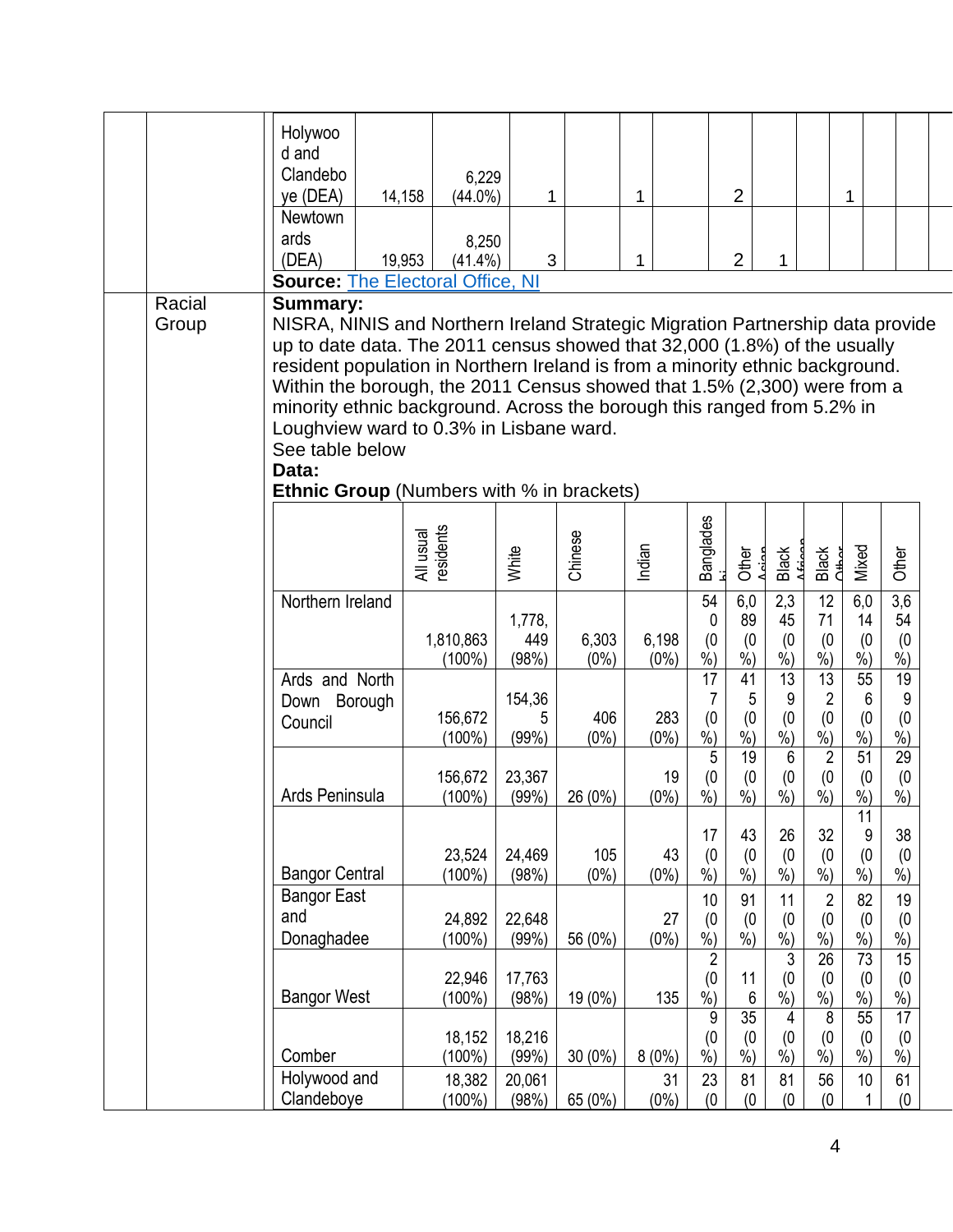|                                 |                                                                                                                                                                                                                                                                                                                                                                                                                                              |              |                      |                                   |                                                         |                  |                    | $%$ )                                                                                                                     | $%$ )              | $%$ )                     | $%$ )                                         | (0)<br>$\frac{0}{0}$ | $%$ )                                                                 |  |
|---------------------------------|----------------------------------------------------------------------------------------------------------------------------------------------------------------------------------------------------------------------------------------------------------------------------------------------------------------------------------------------------------------------------------------------------------------------------------------------|--------------|----------------------|-----------------------------------|---------------------------------------------------------|------------------|--------------------|---------------------------------------------------------------------------------------------------------------------------|--------------------|---------------------------|-----------------------------------------------|----------------------|-----------------------------------------------------------------------|--|
|                                 |                                                                                                                                                                                                                                                                                                                                                                                                                                              |              |                      |                                   |                                                         |                  |                    | 11                                                                                                                        | 30                 | 8                         | 6                                             | 75                   | 20                                                                    |  |
|                                 |                                                                                                                                                                                                                                                                                                                                                                                                                                              |              | 20,560               | 27,841                            |                                                         | 105              | 20                 | (0)                                                                                                                       | (0)                | (0)                       | (0)                                           | (0)                  | (0)                                                                   |  |
|                                 | Newtownards                                                                                                                                                                                                                                                                                                                                                                                                                                  |              | $(100\%)$            | (99%)                             |                                                         | $(0\%)$          | $(0\%)$            | $\dot{\%}$                                                                                                                | $\frac{9}{6}$      | $\overline{\frac{9}{6}})$ | $\dot{\%}$                                    | $\frac{0}{0}$        | $\dot{\%}$                                                            |  |
| Age                             | <b>Source: Ethnic Group, Census 2011, NISRA</b><br>NISRA have published population projections for the Borough which show that                                                                                                                                                                                                                                                                                                               |              |                      |                                   |                                                         |                  |                    |                                                                                                                           |                    |                           |                                               |                      |                                                                       |  |
|                                 | the proportion of those aged 85 and over are expected to more than double within                                                                                                                                                                                                                                                                                                                                                             |              |                      |                                   |                                                         |                  |                    |                                                                                                                           |                    |                           |                                               |                      |                                                                       |  |
|                                 | the next 25 years.                                                                                                                                                                                                                                                                                                                                                                                                                           |              |                      |                                   |                                                         |                  |                    |                                                                                                                           |                    |                           |                                               |                      |                                                                       |  |
|                                 | ANDBC has the highest % population of older people in Northern Ireland.<br>See table below                                                                                                                                                                                                                                                                                                                                                   |              |                      |                                   |                                                         |                  |                    |                                                                                                                           |                    |                           |                                               |                      |                                                                       |  |
|                                 | Data:                                                                                                                                                                                                                                                                                                                                                                                                                                        |              |                      |                                   |                                                         |                  |                    |                                                                                                                           |                    |                           |                                               |                      |                                                                       |  |
|                                 | Age Groups (Numbers with % in brackets)                                                                                                                                                                                                                                                                                                                                                                                                      |              |                      |                                   |                                                         |                  |                    |                                                                                                                           |                    |                           |                                               |                      |                                                                       |  |
|                                 |                                                                                                                                                                                                                                                                                                                                                                                                                                              |              |                      | $0 - 15$                          |                                                         | 16-39            |                    | 40-64                                                                                                                     |                    |                           | $65+$                                         |                      | Total                                                                 |  |
|                                 | Northern Ireland                                                                                                                                                                                                                                                                                                                                                                                                                             |              | 385,200              | (21%)                             |                                                         | 583,116<br>(31%) |                    | 591,481<br>(32%)                                                                                                          |                    | 291,824<br>(16%)          |                                               | 1,851,621<br>(100%)  |                                                                       |  |
|                                 | Ards<br>and                                                                                                                                                                                                                                                                                                                                                                                                                                  | <b>North</b> |                      |                                   |                                                         |                  |                    |                                                                                                                           |                    |                           |                                               |                      |                                                                       |  |
|                                 | Down                                                                                                                                                                                                                                                                                                                                                                                                                                         | Borough      | 29,801               |                                   | 43,239                                                  |                  |                    | 54,094                                                                                                                    |                    | 31,663<br>(20%)           |                                               | 158,797              |                                                                       |  |
|                                 | Council<br><b>Sources: Demography and Methodology Branch, NISRA</b>                                                                                                                                                                                                                                                                                                                                                                          |              |                      | (19%)                             |                                                         | (27%)            |                    | (34%)                                                                                                                     |                    |                           |                                               |                      | (100%)                                                                |  |
|                                 | <b>World Health Organization</b>                                                                                                                                                                                                                                                                                                                                                                                                             |              |                      |                                   |                                                         |                  |                    |                                                                                                                           |                    |                           |                                               |                      |                                                                       |  |
| <b>Marital</b><br><b>Status</b> | The 2011 Northern Ireland Census showed that 48% of adults (those aged over<br>16 years of age) in Northern Ireland were either married or in a registered same-<br>sex civil partnership. Within the borough, 54% of adults fell into this category.<br>This varies across the borough from 36% in Central (Ards) ward to 64% in<br>Lisbane ward.<br>See table below<br>Data:<br>Marital Status (All aged 16+) (Numbers with % in brackets) |              |                      |                                   |                                                         |                  |                    |                                                                                                                           |                    |                           |                                               |                      |                                                                       |  |
|                                 |                                                                                                                                                                                                                                                                                                                                                                                                                                              |              |                      |                                   |                                                         |                  |                    |                                                                                                                           |                    |                           |                                               |                      |                                                                       |  |
|                                 |                                                                                                                                                                                                                                                                                                                                                                                                                                              |              | All usual residents  | married or never<br>Single (never | $\Omega$<br>sex civil partnership<br>registered a same- | Married          |                    | In a registered same-<br>sex civil partnership<br>legally married or still<br>legally in a same-sex<br>civil partnership) | Divorced or former | in a same-sex civil       | partnership which is<br>now legally dissolved | Widowed or survivi   | Widowed or surviving<br>partner from a same-<br>sex civil partnership |  |
|                                 | Northern<br>Ireland                                                                                                                                                                                                                                                                                                                                                                                                                          |              |                      |                                   |                                                         | 68<br>$_{0,8}$   | 1,2                |                                                                                                                           |                    |                           |                                               |                      |                                                                       |  |
|                                 |                                                                                                                                                                                                                                                                                                                                                                                                                                              | 1,431,540    | $(100\%)$            |                                   | 517,393<br>(36%)                                        | 31<br>(48)<br>%) | 43<br>(0)<br>%     | 56,91<br>(4% )                                                                                                            |                    | 78,074<br>(5%)            |                                               |                      | 97,088<br>(7%)                                                        |  |
|                                 | Ards<br>and                                                                                                                                                                                                                                                                                                                                                                                                                                  |              |                      |                                   |                                                         | 67,              | 12                 |                                                                                                                           |                    |                           |                                               |                      |                                                                       |  |
|                                 | <b>North</b><br>Down                                                                                                                                                                                                                                                                                                                                                                                                                         |              | 126,945<br>$(100\%)$ |                                   | 36,730<br>(29%)                                         | 86<br>6          | $\mathsf 3$<br>(0) | 4,328<br>(3%)                                                                                                             |                    | 8,548<br>(7%)             |                                               |                      | 9,350<br>(7%)                                                         |  |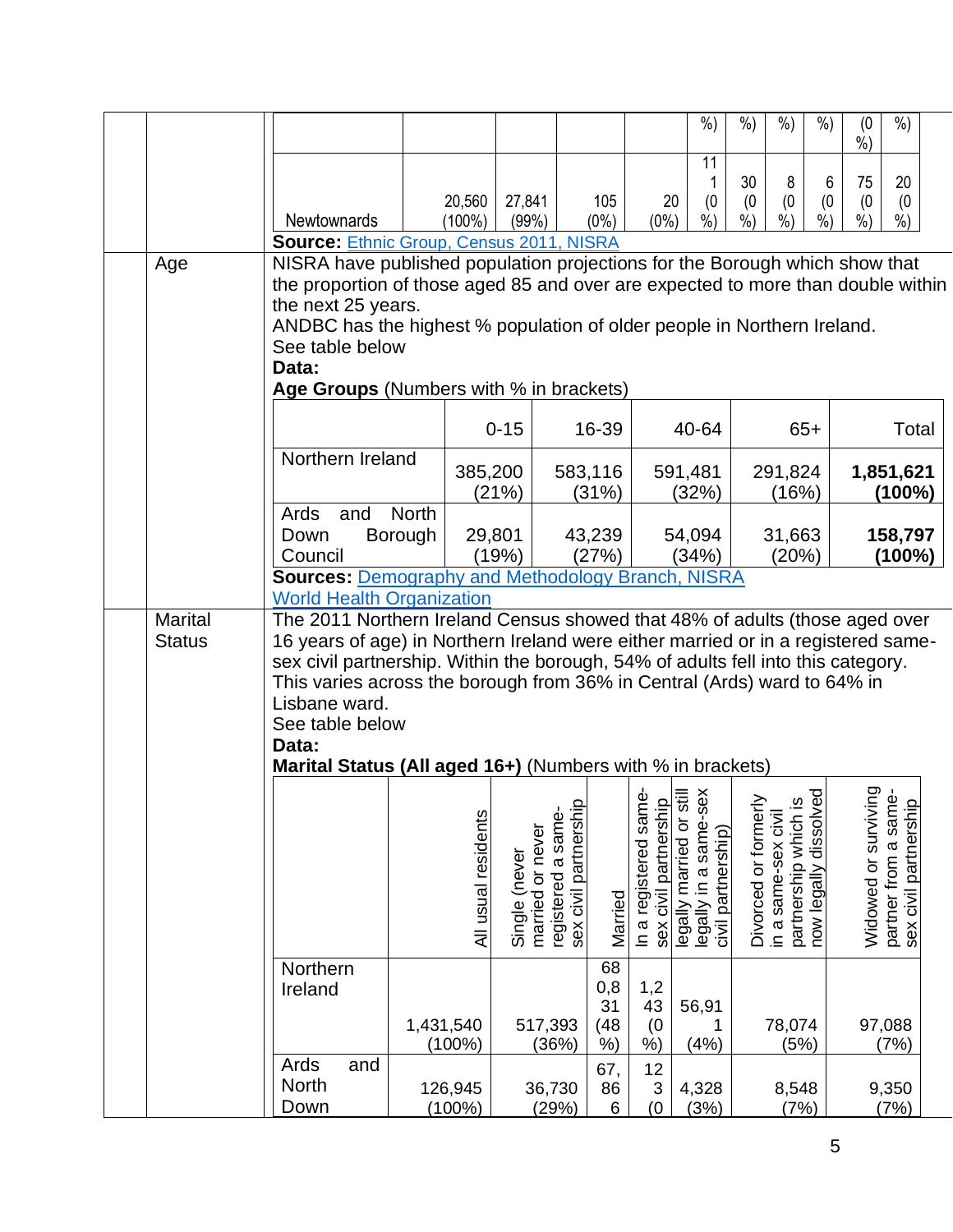|                       | Borough                                                                                                                                                      |              | (53)         | $%$ )            |               |                |  |                                         |  |
|-----------------------|--------------------------------------------------------------------------------------------------------------------------------------------------------------|--------------|--------------|------------------|---------------|----------------|--|-----------------------------------------|--|
|                       | Council                                                                                                                                                      |              | $%$ )        |                  |               |                |  |                                         |  |
|                       | <b>Source: Northern Ireland 2011 Census, Marital Status</b>                                                                                                  |              |              |                  |               |                |  |                                         |  |
| Sexual<br>orientation | <b>Summary:</b><br>It should be noted that no reliable data is available on sexual orientation-NISRA                                                         |              |              |                  |               |                |  |                                         |  |
|                       | are currently examining methodology on how to measure this. However, the 2011                                                                                |              |              |                  |               |                |  |                                         |  |
|                       | census indicates that less than 1% of the Northern Ireland adult population (those                                                                           |              |              |                  |               |                |  |                                         |  |
|                       | aged 16 years and over) were in a registered same-sex civil partnership. This                                                                                |              |              |                  |               |                |  |                                         |  |
|                       | was similar to the borough as a whole. The Continuous Household Survey in                                                                                    |              |              |                  |               |                |  |                                         |  |
|                       | Northern Ireland estimated this figure between 0.9% and 1.9% in 2015-2016. The                                                                               |              |              |                  |               |                |  |                                         |  |
|                       | Office for National Statistics estimates a similar range for the United Kingdom                                                                              |              |              |                  |               |                |  |                                         |  |
|                       | $(1.7\%)$ .                                                                                                                                                  |              |              |                  |               |                |  |                                         |  |
|                       | Source: Northern Ireland 2011 Census, Marital Status                                                                                                         |              |              |                  |               |                |  |                                         |  |
|                       | <b>ONS 2015 Sexual Identity</b>                                                                                                                              |              |              |                  |               |                |  |                                         |  |
| Men &                 | According to census (NISRA) almost half of the population of Northern Ireland<br>were male (49%) and this was similar throughout Ards and North Down Borough |              |              |                  |               |                |  |                                         |  |
| Women                 |                                                                                                                                                              |              |              |                  |               |                |  |                                         |  |
| generally             | Council (48%). See table below<br>Data:                                                                                                                      |              |              |                  |               |                |  |                                         |  |
|                       |                                                                                                                                                              |              |              |                  |               |                |  |                                         |  |
|                       |                                                                                                                                                              |              | <b>Males</b> |                  |               | <b>Females</b> |  | All                                     |  |
|                       | Northern Ireland                                                                                                                                             |              |              |                  |               |                |  | 1,810,863                               |  |
|                       |                                                                                                                                                              | 887,323 (49% |              |                  | 923,540 (51%) |                |  | $(100\%)$                               |  |
|                       | Ards and North Down                                                                                                                                          |              |              |                  |               |                |  |                                         |  |
|                       | <b>Borough Council</b>                                                                                                                                       | 75,920 (48%) |              |                  | 80,752 (52%)  |                |  | 156,672(100%)                           |  |
|                       | Source: Age Structure, Census 2011, NISRA                                                                                                                    |              |              |                  |               |                |  |                                         |  |
|                       | Review of statistical classification and delineation of settlements, NISRA                                                                                   |              |              |                  |               |                |  |                                         |  |
| <b>Disability</b>     | The 2011 Census (NISRA) showed that 20% of the population in Ards and North                                                                                  |              |              |                  |               |                |  |                                         |  |
|                       | Down area had a health issue or disability (including those related to old age)                                                                              |              |              |                  |               |                |  |                                         |  |
|                       | which has lasted or expected to last at least 12 months. (This was similar to the<br>Northern Ireland figure of 21%.)                                        |              |              |                  |               |                |  |                                         |  |
|                       | <b>Disability Living Allowances, 2015</b>                                                                                                                    |              |              |                  |               |                |  |                                         |  |
|                       |                                                                                                                                                              |              |              | 2015 (Disability |               |                |  | 2015 (Multiple                          |  |
|                       |                                                                                                                                                              |              |              |                  | Living        |                |  | <b>Disability Benefits)</b>             |  |
|                       |                                                                                                                                                              |              |              | Allowance        |               |                |  | *MDB is                                 |  |
|                       |                                                                                                                                                              |              |              | Recipients)      |               |                |  | aggregated data                         |  |
|                       |                                                                                                                                                              |              |              |                  |               |                |  | from Attendance                         |  |
|                       |                                                                                                                                                              |              |              |                  |               |                |  | Allowance,                              |  |
|                       |                                                                                                                                                              |              |              |                  |               |                |  | <b>Disability Living</b>                |  |
|                       |                                                                                                                                                              |              |              |                  |               |                |  | Allowance,                              |  |
|                       |                                                                                                                                                              |              |              |                  |               |                |  | <b>Incapacity Benefit</b><br>and Severe |  |
|                       |                                                                                                                                                              |              |              |                  |               |                |  | <b>Disablement</b>                      |  |
|                       |                                                                                                                                                              |              |              |                  |               |                |  | Allowance data,                         |  |
|                       |                                                                                                                                                              |              |              |                  |               |                |  | and data for                            |  |
|                       |                                                                                                                                                              |              |              |                  |               |                |  | Employment and                          |  |
|                       |                                                                                                                                                              |              |              |                  |               |                |  | Support allowance                       |  |
|                       | Northern Ireland                                                                                                                                             |              |              |                  | 209,280       |                |  | 251,490                                 |  |
|                       |                                                                                                                                                              |              |              |                  |               |                |  |                                         |  |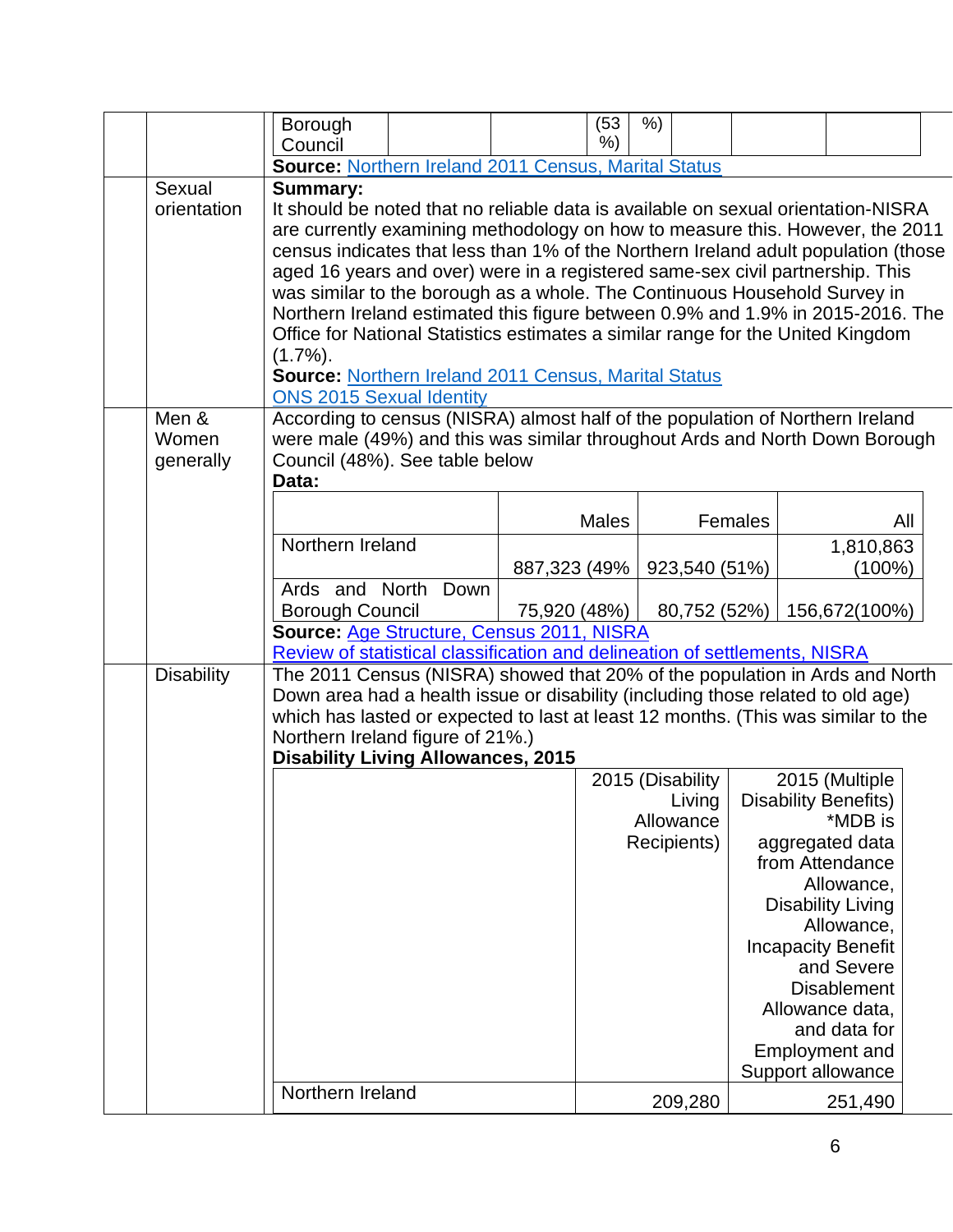|                   | Ards and North Down Borough                                                            |        |        |  |  |  |  |  |
|-------------------|----------------------------------------------------------------------------------------|--------|--------|--|--|--|--|--|
|                   | Council                                                                                | 13,840 | 18,080 |  |  |  |  |  |
|                   | Ards Peninsula                                                                         | 2,920  | n/a    |  |  |  |  |  |
|                   | <b>Bangor Central</b>                                                                  | 2,250  | n/a    |  |  |  |  |  |
|                   | <b>Bangor East and Donaghadee</b>                                                      | 1,740  | n/a    |  |  |  |  |  |
|                   | <b>Bangor West</b>                                                                     | 1,650  | n/a    |  |  |  |  |  |
|                   | Comber                                                                                 | 1,270  | n/a    |  |  |  |  |  |
|                   | Holywood and Clandeboye                                                                | 1,180  | n/a    |  |  |  |  |  |
|                   | <b>Newtownards</b>                                                                     | 2,840  | n/a    |  |  |  |  |  |
|                   | Northern Ireland Census 2011 Long-term health problem or disability by long-           |        |        |  |  |  |  |  |
|                   | term problem or disability                                                             |        |        |  |  |  |  |  |
| <b>Dependents</b> | <b>Summary:</b>                                                                        |        |        |  |  |  |  |  |
|                   | In considering this dimension the following have been included: persons with           |        |        |  |  |  |  |  |
|                   | responsibility for the care of a child, children, a person with a disability and or an |        |        |  |  |  |  |  |
|                   | older person. According to the Continuous Household Survey, 2013-2016, 37% of          |        |        |  |  |  |  |  |
|                   | Ards and North Down claimed to have a dependent (This did not differentiate on         |        |        |  |  |  |  |  |
|                   | the type of dependent).                                                                |        |        |  |  |  |  |  |
|                   | According to the 2011 Census, 7,474 households in Ards and North Down had a            |        |        |  |  |  |  |  |
|                   | dependent child under the age of 4 (This might give an indication on the numbers       |        |        |  |  |  |  |  |
|                   | who would have buggies or prams).                                                      |        |        |  |  |  |  |  |
|                   | <b>Sources: Continuous Household Survey</b>                                            |        |        |  |  |  |  |  |

| 11. | Based on data previously provided what are the needs, experiences and priorities for each |                                                                   |  |  |  |  |  |  |  |  |
|-----|-------------------------------------------------------------------------------------------|-------------------------------------------------------------------|--|--|--|--|--|--|--|--|
|     |                                                                                           | of the following categories, in relation to this policy/decision? |  |  |  |  |  |  |  |  |
|     | <b>Religious Belief</b>                                                                   | Irrespective of any individuals Section 75 dimensions each        |  |  |  |  |  |  |  |  |
|     | <b>Political Opinion</b>                                                                  | individual planning or delivering a project will need to ensure   |  |  |  |  |  |  |  |  |
|     | <b>Racial Group</b>                                                                       | they adhere to the handbook. Therefore the needs of each          |  |  |  |  |  |  |  |  |
|     | Age                                                                                       | project is required to consider the range of dimensions of all    |  |  |  |  |  |  |  |  |
|     | <b>Marital Status</b>                                                                     | delivering and all using the project following its completion.    |  |  |  |  |  |  |  |  |
|     | Sexual orientation                                                                        | Each individual project has the criteria to ensure the            |  |  |  |  |  |  |  |  |
|     | Men & Women generally                                                                     | promotion of equality of opportunity for all potential service    |  |  |  |  |  |  |  |  |
|     | <b>Disability</b>                                                                         | users and providers and compliance with this duty is criteria     |  |  |  |  |  |  |  |  |
|     | <b>Dependents</b>                                                                         | for all projects.                                                 |  |  |  |  |  |  |  |  |

## **Does this Policy require an Equality Impact Assessment?**

| What is the likely impact on equality of opportunity for each of the Section 75 categories? |                                |                                     |  |  |  |  |  |  |  |
|---------------------------------------------------------------------------------------------|--------------------------------|-------------------------------------|--|--|--|--|--|--|--|
|                                                                                             | Detail of Impact               | Level of Impact<br>Minor/Major/None |  |  |  |  |  |  |  |
| <b>Religious Belief</b>                                                                     | Each S 75 category has been    | <b>None</b>                         |  |  |  |  |  |  |  |
| <b>Political Opinion</b>                                                                    | identified throughout the      |                                     |  |  |  |  |  |  |  |
| <b>Racial Group</b>                                                                         | development of the policy and  |                                     |  |  |  |  |  |  |  |
| Age                                                                                         | handbook and all needs will be |                                     |  |  |  |  |  |  |  |
| <b>Marital Status</b>                                                                       | considered at all stages of    |                                     |  |  |  |  |  |  |  |
| Sexual orientation                                                                          | planning and delivery          |                                     |  |  |  |  |  |  |  |
| Men & Women generally                                                                       |                                |                                     |  |  |  |  |  |  |  |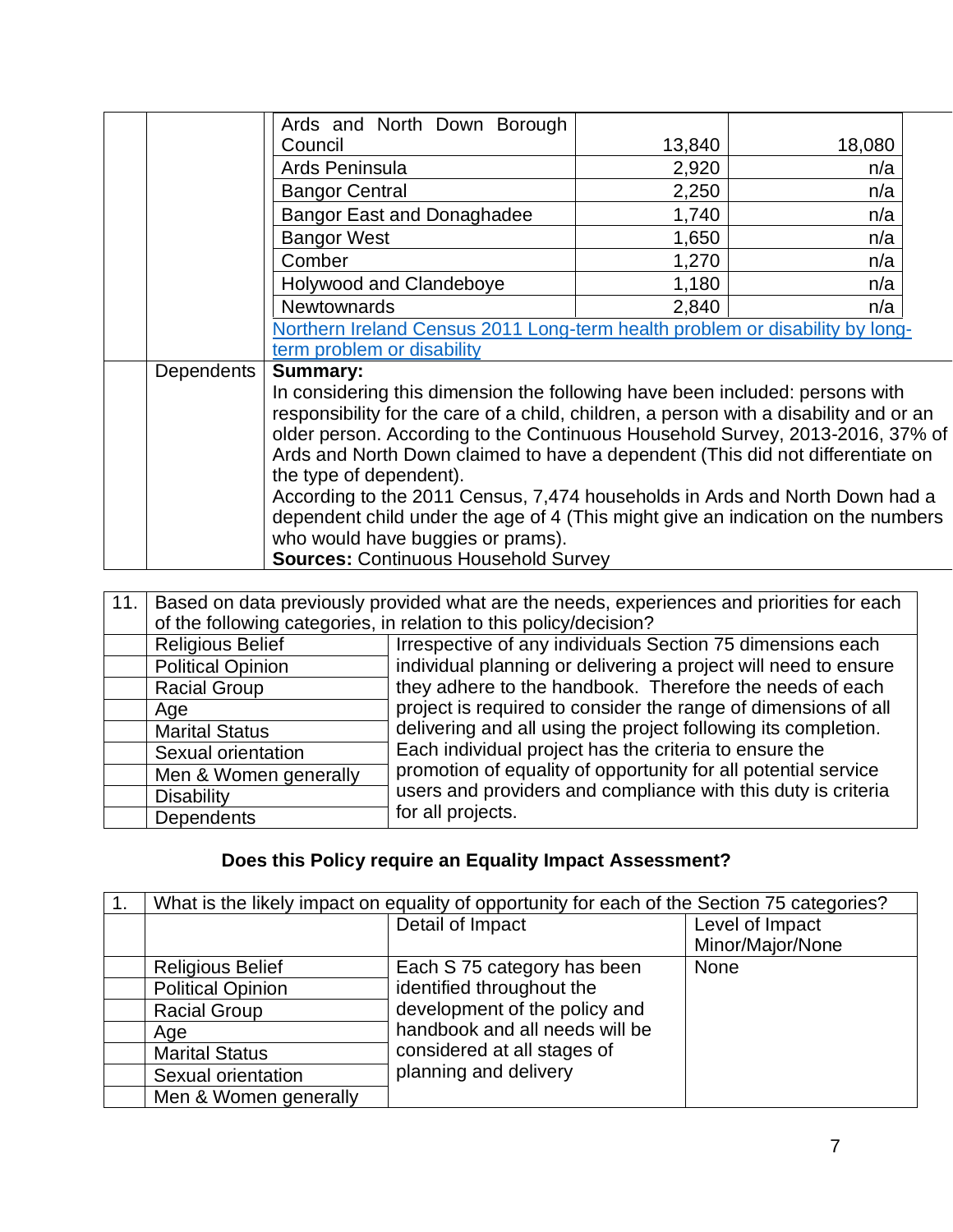| 2. | Are there opportunities to better promote equality of opportunity for people within the<br>Section 75 equality categories? |                                                     |                          |
|----|----------------------------------------------------------------------------------------------------------------------------|-----------------------------------------------------|--------------------------|
|    |                                                                                                                            | If "Yes", provide details                           | If "No", provide details |
|    | <b>Religious Belief</b>                                                                                                    | No as the development of this policy and project    |                          |
|    | <b>Political Opinion</b>                                                                                                   | handbook have considered the potential needs of all |                          |
|    | <b>Racial Group</b>                                                                                                        | involved throughout the process.                    |                          |
|    | Age                                                                                                                        |                                                     |                          |
|    | <b>Marital Status</b>                                                                                                      |                                                     |                          |
|    | Sexual orientation                                                                                                         |                                                     |                          |
|    | Men & Women generally                                                                                                      |                                                     |                          |
|    | <b>Disability</b>                                                                                                          |                                                     |                          |
|    | <b>Dependents</b>                                                                                                          |                                                     |                          |

| 3. | To what extent is the Policy likely to impact on Good Relations between people of different<br>religious belief, political opinion or racial group? |                                                                                                                                                                                                                                              |                  |
|----|-----------------------------------------------------------------------------------------------------------------------------------------------------|----------------------------------------------------------------------------------------------------------------------------------------------------------------------------------------------------------------------------------------------|------------------|
|    |                                                                                                                                                     | Details of Impact                                                                                                                                                                                                                            | Level of Impact  |
|    |                                                                                                                                                     |                                                                                                                                                                                                                                              | Minor/Major/None |
|    | <b>Religious Belief</b>                                                                                                                             | Minor. Projects will be considered with the need to<br>ensure location of all projects engage collectively with the<br>wider community and all areas of the Borough receive<br>appropriate council services where this can be<br>maintained. |                  |
|    | <b>Political Opinion</b>                                                                                                                            |                                                                                                                                                                                                                                              |                  |
|    | <b>Racial Group</b>                                                                                                                                 |                                                                                                                                                                                                                                              |                  |

| -4. | Are there opportunities to better promote Good Relations between people of different<br>religious belief, political opinion or racial group?<br>If "Yes" provide details<br>If "No" provide details |                                                                                                                                             |  |
|-----|-----------------------------------------------------------------------------------------------------------------------------------------------------------------------------------------------------|---------------------------------------------------------------------------------------------------------------------------------------------|--|
|     |                                                                                                                                                                                                     |                                                                                                                                             |  |
|     | <b>Religious Belief</b>                                                                                                                                                                             | No as the development of this policy and project<br>handbook have considered the potential needs of all<br>involved throughout the process. |  |
|     | <b>Political Opinion</b>                                                                                                                                                                            |                                                                                                                                             |  |
|     | <b>Racial Group</b>                                                                                                                                                                                 |                                                                                                                                             |  |

### Additional Considerations

| <b>Multiple Identity Considerations</b>                                                                                                                                                                                                                                                                                 | Details of Impact or potential impact<br>(Positive/Negative)                                                                                                                                                                                              |
|-------------------------------------------------------------------------------------------------------------------------------------------------------------------------------------------------------------------------------------------------------------------------------------------------------------------------|-----------------------------------------------------------------------------------------------------------------------------------------------------------------------------------------------------------------------------------------------------------|
| Are there any potential impacts of the<br>policy decision on people with multiple<br>identities?<br>(e.g. disabled minority ethnic persons).<br>Where appropriate provide details of data<br>on the impact of the policy on people with<br>multiple identities.<br>Specify relevant Section 75 categories<br>concerned. | All projects within the scope of this policy will<br>ensure they are suitable for the breadth of<br>users irrespective of their S75 dimensions.<br>It will also ensure those that provide the<br>delivery of projects have all their needs<br>identified. |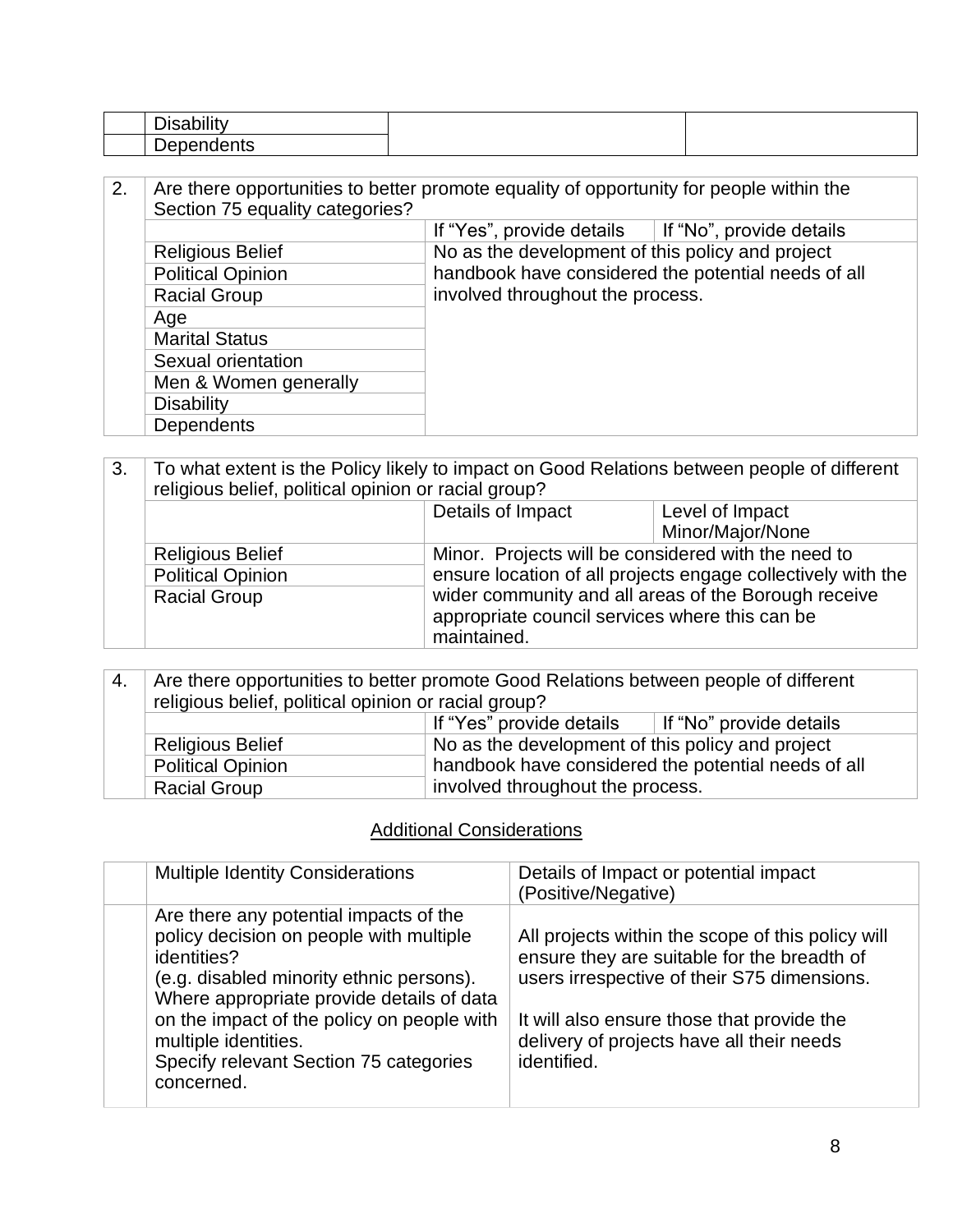### **Disability Discrimination Order (NI) 2006**

| Does this proposed policy                                                                                                                                                                                     | Yes / No | Explain your reasoning:                                                                                                                                                                                                                                  |
|---------------------------------------------------------------------------------------------------------------------------------------------------------------------------------------------------------------|----------|----------------------------------------------------------------------------------------------------------------------------------------------------------------------------------------------------------------------------------------------------------|
| provide an opportunity to:<br>better promote positive<br>$\blacksquare$<br>attitudes towards disabled<br>people<br>increase participation by<br>$\overline{\phantom{a}}$<br>disabled people in public<br>life | Yes      | All projects within the scope of this policy<br>will ensure that the breadth of needs of<br>those with a disability will be considered<br>and thus will ensure there is the potential<br>to increase participation by disabled<br>people in public life. |

#### Monitoring Arrangements

Section 75 places a requirement on the Council to have equality monitoring arrangements in place to assess the impact of policies and services, help identify barriers to fair participation and to better promote equality of opportunity.

| Outline what data you could collect in the future $\parallel$ Comments and complaints in the         |           |
|------------------------------------------------------------------------------------------------------|-----------|
| to monitor the impact of this policy / decision on $\parallel$ manner of awarding and delivering the |           |
| equality, good relations and disability duties                                                       | projects. |

I can confirm that the proposed policy / decision have been screened for:-

| Equality of opportunity and good relations |
|--------------------------------------------|
| lisabilities duties                        |

On the basis of the answers to the screening questions, I recommend that this policy / decision is:-

| Screened Out – No EQIA necessary (no impacts)     |
|---------------------------------------------------|
| Screened Out - Mitigating Actions (minor impacts) |
| Screened In - Necessary to conduct a full EQIA    |
| Please detail actions to be taken:                |
|                                                   |

Screening assessment completed by:-

Name: Bridget MacSorley Title: Project Officer Date: 26 March 2020 Signature:

Director/Head of Service decision approved by:

Name: Andrew Dadley